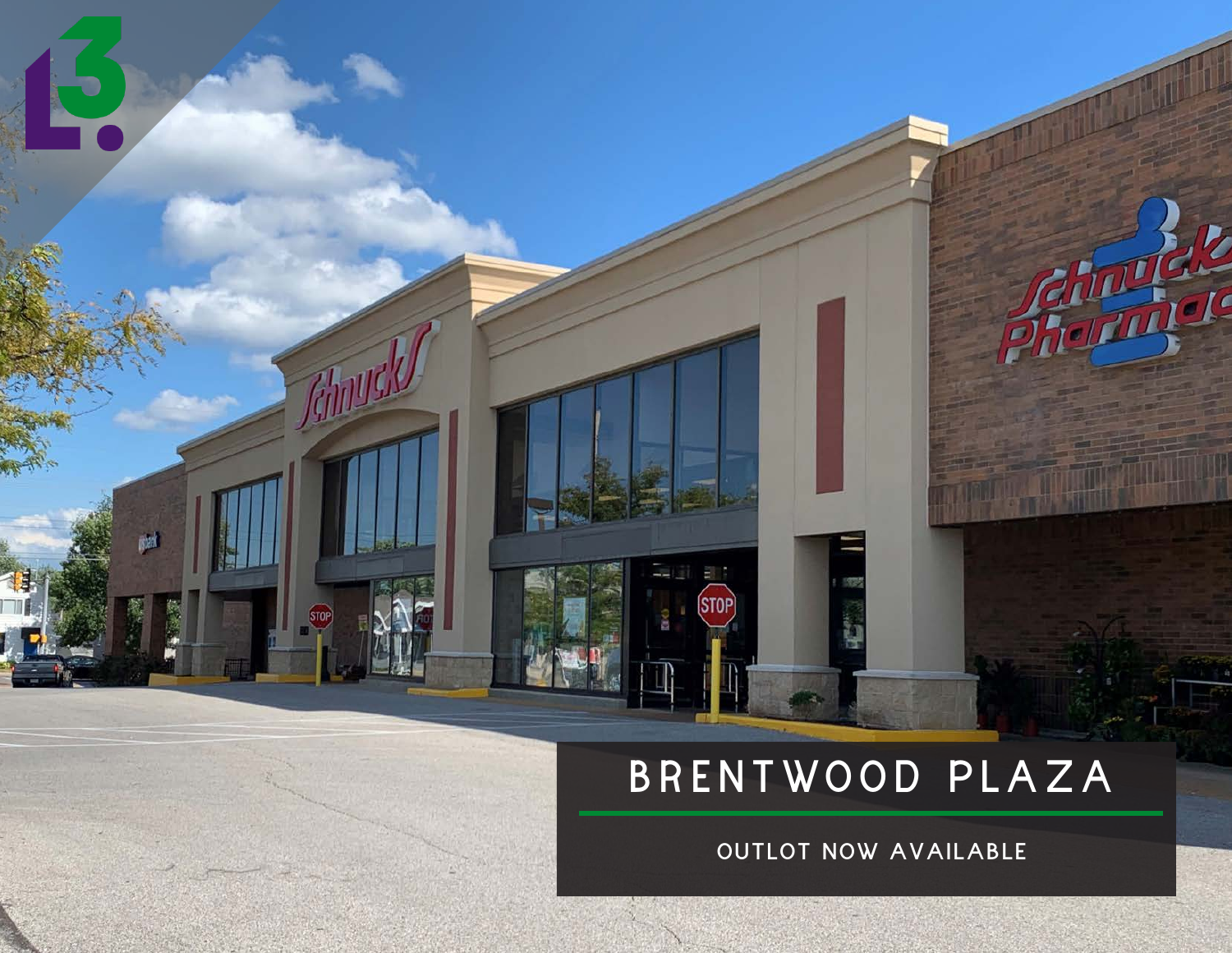#### MARKET OVERVIEW

|                       | PLEASE CONTACT: 1 <sup>3</sup> CORPORATION |
|-----------------------|--------------------------------------------|
| <b>RICK SPECTOR</b>   | ALANA MOYLAN                               |
| 314.282.9827 (DIRECT) | 314.282.9830 (DIRECT)                      |
| 314.708.2009 (MOBILE) | 314.495.5013 (MOBILE)                      |
| RICK@L3CORP.NET       | ALANA@L3CORP.NET                           |
|                       |                                            |



Brentwood is a thriving community of over 8,000 people located in the heart of St. Louis County, just south of the county seat, Clayton, and a mile and a half west of the city of St. Louis. Brentwood is known as the "City of Warmth" because of its small town charm and sense of community. Brentwood encompasses a mere 1.5 square miles yet is packed full of advantages as a business and employment center. As part of the midcounty employment hub, the city's daytime population is approximately 22,000, nearly triple the residential population. Brentwood's central location, as well as its proximity to major research hospitals, universities and Downtown St. Louis are reasons many technology and life-science businesses are located there. The city's major employers include BJC Healthcare, Whole Foods Market, Target and Lutheran Senior Services. Brentwood is the home of several shopping centers and mixed-use developments.

Brentwood's Park and Recreation Department offers fitness and education classes, an indoor ice rink and sports leagues. Eight city parks provide a variety of facilities for the public to enjoy. Brentwood collaborates with Richmond Heights and Maplewood to offer residents of all three cities access to more recreational opportunities. Brentwood School District includes two multiple-year National Blue Ribbons Award Winners.



confirm its accuracy and completeness. Any projections, opinions, assumptions or estimates used are for example only nduct a careful independent investigation of the property to det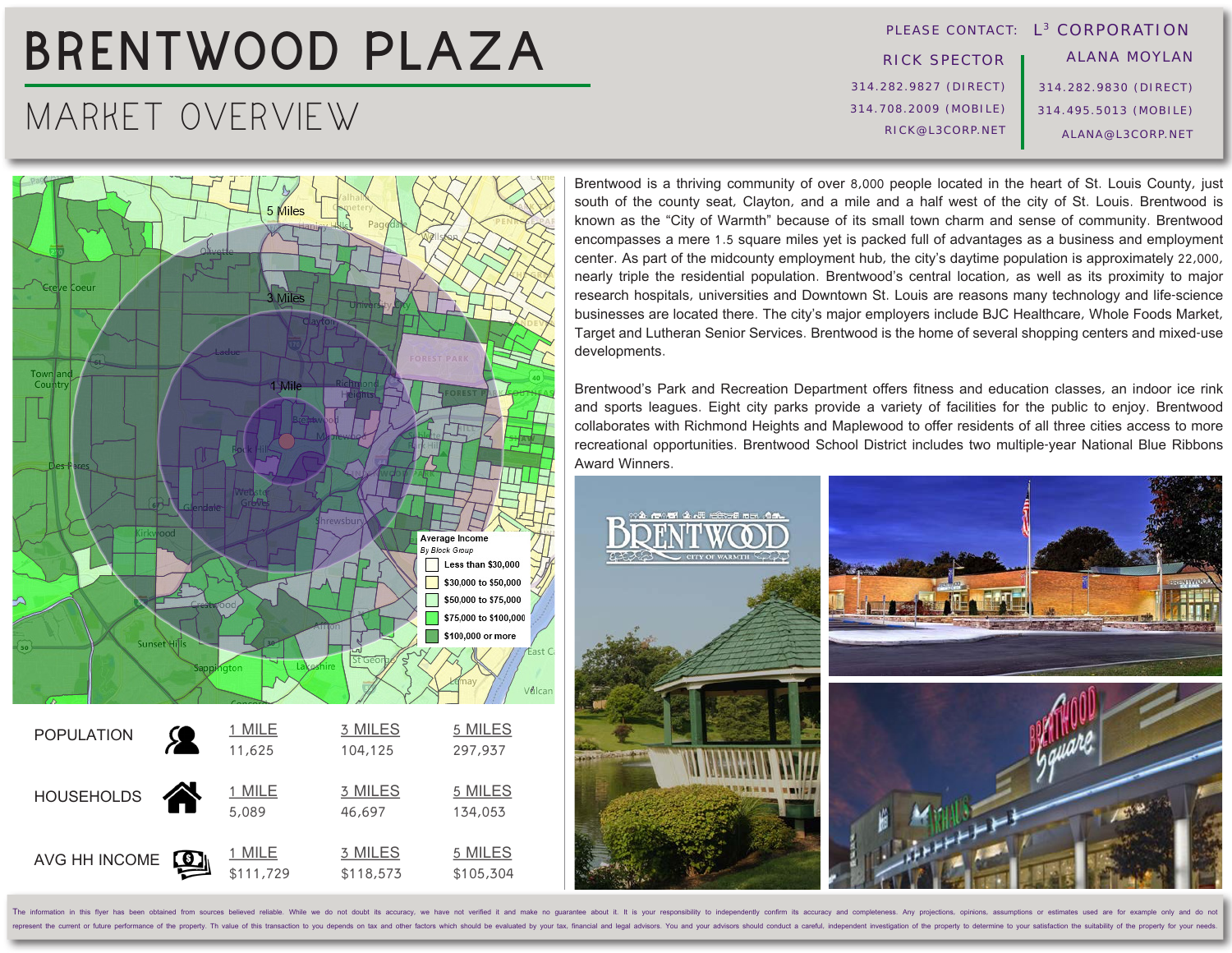#### SITE PLAN

RICK SPECTOR 314.282.9827 (DIRECT) 314.708.2009 (MOBILE) RICK@L3CORP.NET PLEASE CONTACT: L<sup>3</sup> CORPORATION 314.282.9830 (DIRECT) 314.495.5013 (MOBILE) ALANA@L3CORP.NET ALANA MOYLAN

**Commercial** 

**Real Estate** 



- 2,100 SF BUILDING WITH DRIVE THRU SHOWN BUT UP TO 4,500 SF POSSIBLE
- AFFLUENT CUSTOMER BASE WITH INCOMES OF \$113,000+ IN 3 MILE TRADE AREA
- LOCATED AT BUSY INTERSECTION OF BRENTWOOD BLVD AND MANCHESTER RD
- COMBINED 59,000 VPD AT THE INTERSECTION
- PYLON SIGNAGE AVAILABLE

The information in this flyer has been obtained from sources believed reliable. While we do not doubt its accuracy, we have not verified it and make no guarantee about it. It is your responsibility to independently confirm represent the current or future performance of the property. Th value of this transaction to you depends on tax and other factors which should be evaluated by your tax, financial and legal advisors. You and your advisors s